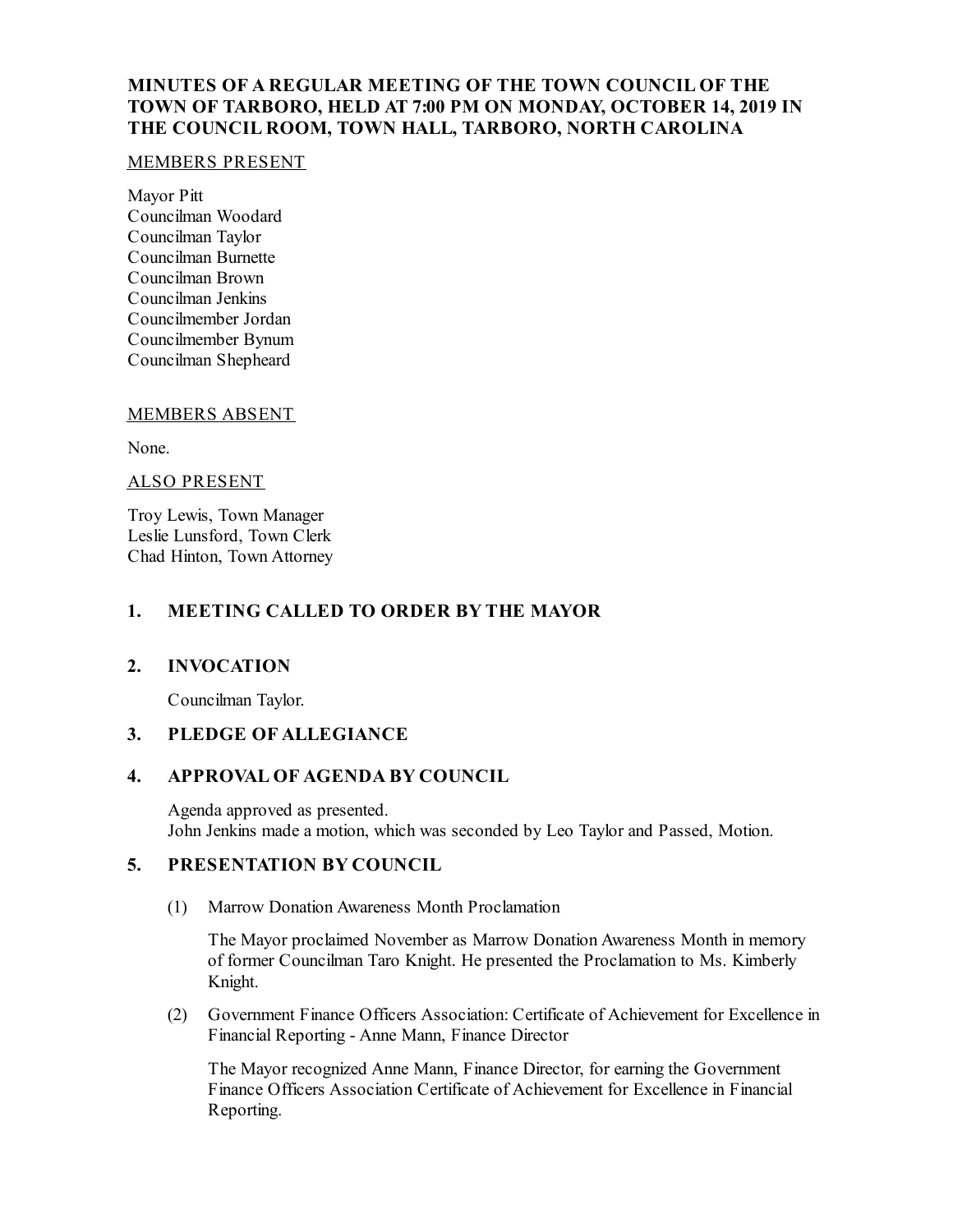# **6. REQUESTS AND PETITIONS OF CITIZENS**

John Walker - Mr. Walker gave an update on The Wall That Heals, it willarrive in Tarboro on October 15, 2019 around 5:00 pm. He thanked the Town for all the support and assistance.

Judith Moss - Ms. Moss gave an update on the Senior Games.

Naim Akbar, 1113 Martin Luther King Jr Drive - Mr. Akbar encouraged more advertising for Town events such as the Hometown Homecoming in the East Tarboro area. He offered to help advertise for such events.

Carol Banks, 1209 St Andrew Street - Ms. Banks addressed concerns regarding trees on Town easements that are causing problems in her yard. She requested the Town remove the trees or offer assistance in helping her keep the leaves raked.

Morris Mays, 802 E Wilson Street - Mr. Mays expressed interest in Town-owned property to develop aquaculture programs for the youth and elderly population. Council suggested Mr. Morris present a written request.

# **7. REPORTS OF BOARDS AND COMMISSIONS**

(1) The Planning Director will present the Planning Board Report.

Catherine Grimm, Planning Director, presented the Planning Board Report. No action taken at this time.

# **8. TOWN MANAGERS RECOMMENDATIONS**

## **Consent Items**

Consent Items approved.

John Jenkins made a motion, which was seconded by Sabrina Bynum and Passed, Motion.

- (1) Approve minutes of the September 9, 2019 regular meeting.
- (2) 2019 Tax Levy Adjustment
- (3) 2018 Tax Levy Adjustment
- (4) 2017 Tax Levy Adjustment
- (5) Tax Collector's Report

#### **Action Items**

## **(6) Municipal Stadium - Lease and ConcessionAgreement**

Councilauthorized staff to finalize a lease and concession agreement for Municipal Stadium with Game Time Prospects NC for a team to be named later. Othar Woodard made a motion, which was seconded by Steve Burnette and Passed, Motion.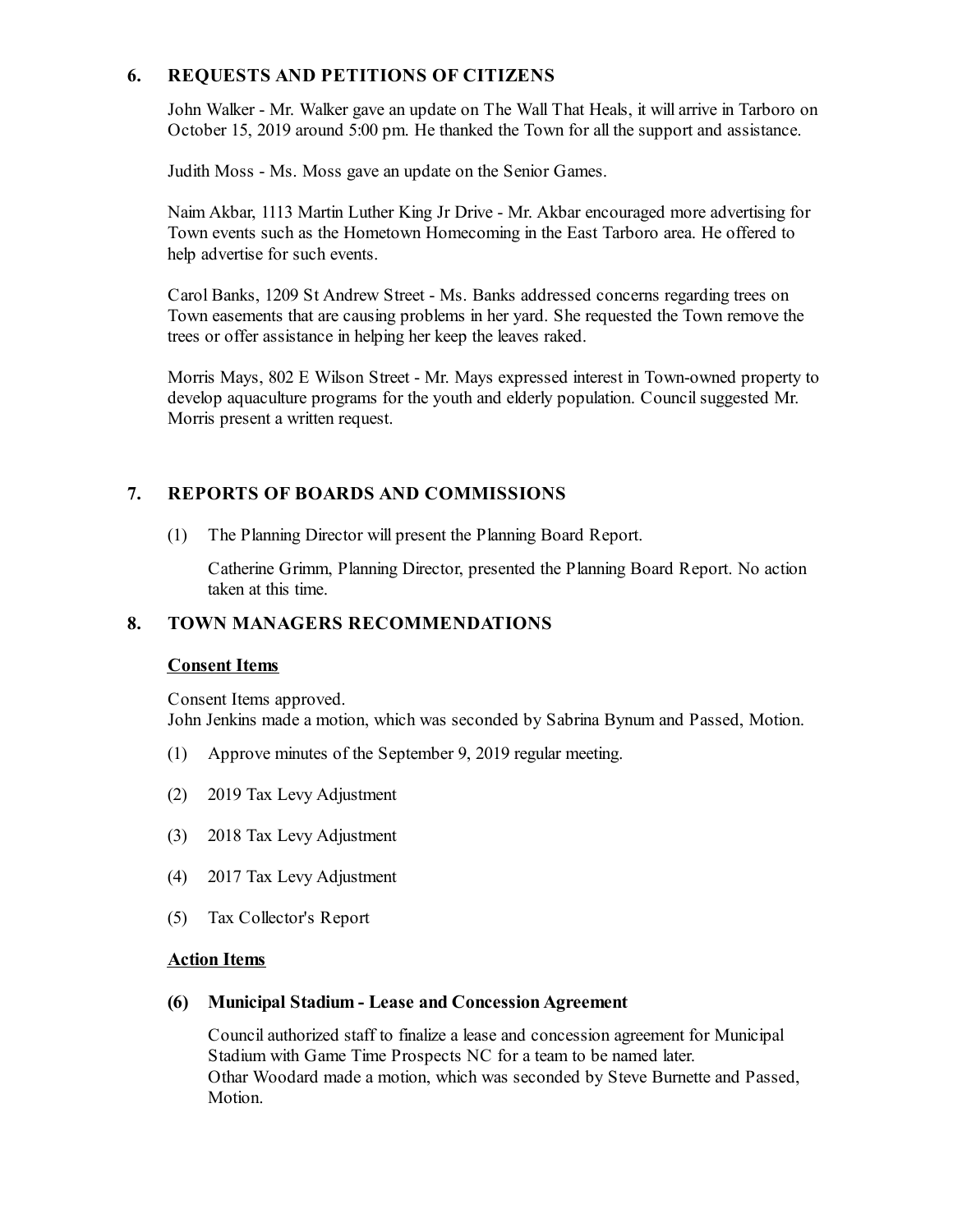# **(7) CDBG-NR BidAward**

Councilaccepted the proposals from Mack Gay Associates P.A., Law Office of Allison L. Boyette, and W.F. Bulow Inspections, respectively and authorized the Town Manager to execute a contract for services.

Leo Taylor made a motion, which was seconded by Othar Woodard and Passed, Motion.

# **(8) HMGP BidAward - Demolition**

Councilaccepted the proposal from Corbett Clearing and authorized staff to execute the contract for services.

John Jenkins made a motion, which was seconded by Othar Woodard and Passed, Motion.

## **(9) Budget Amendment - Insurance Claims**

Counciladopted the budget resolution as presented. John Jenkins made a motion, which was seconded by Clarence Brown and Passed, Motion.

#### **(10) Budget Amendment - Water Line Relocation**

Counciladopted the budget resolution appropriating \$16,303 from the Water and Sewer Fund to cover the Town of Tarboro's proportionate share of relocating utilities at the intersection of NC 122 and McKendree Church Road.

Clarence Brown made a motion, which was seconded by John Jenkins and Passed, Motion.

#### **(11) Minimum Housing Code Enforcement - 206 Old Sparta Road - File No. 18-08**

Council called for and will hold a public hearing on the assessment for demolition cost of \$5,957.14 for the structure located at 206 Old Sparta Road at the November Council meeting.

Leo Taylor made a motion, which was seconded by Othar Woodard and Passed, Motion.

## **(12) Taxes – Charge Off of Uncollectible Personal Taxes – 2009 Tax Levy**

Council:

1. Authorized the 2009 personal property tax for each taxpayer listed on the attached schedule in the amount of \$1,181.67, which is determined to be uncollectable, be charged off the books of the Tax Collector and the Tax Collector be relieved from the collection of same, and also be given credit for same in her settlement.

2. Authorized the outstanding 2009 motor vehicle tax receivable in the amount of \$4,715.66, which was billed and remains uncollected by Edgecombe County, be charged off the books of the Tax Collector and the Tax Collector be given credit for same in her settlement.

3. Authorized the accounts charged off be turned over to the Finance Director for verification and disposal in accordance with The Municipal Records Retention and Disposition Schedule.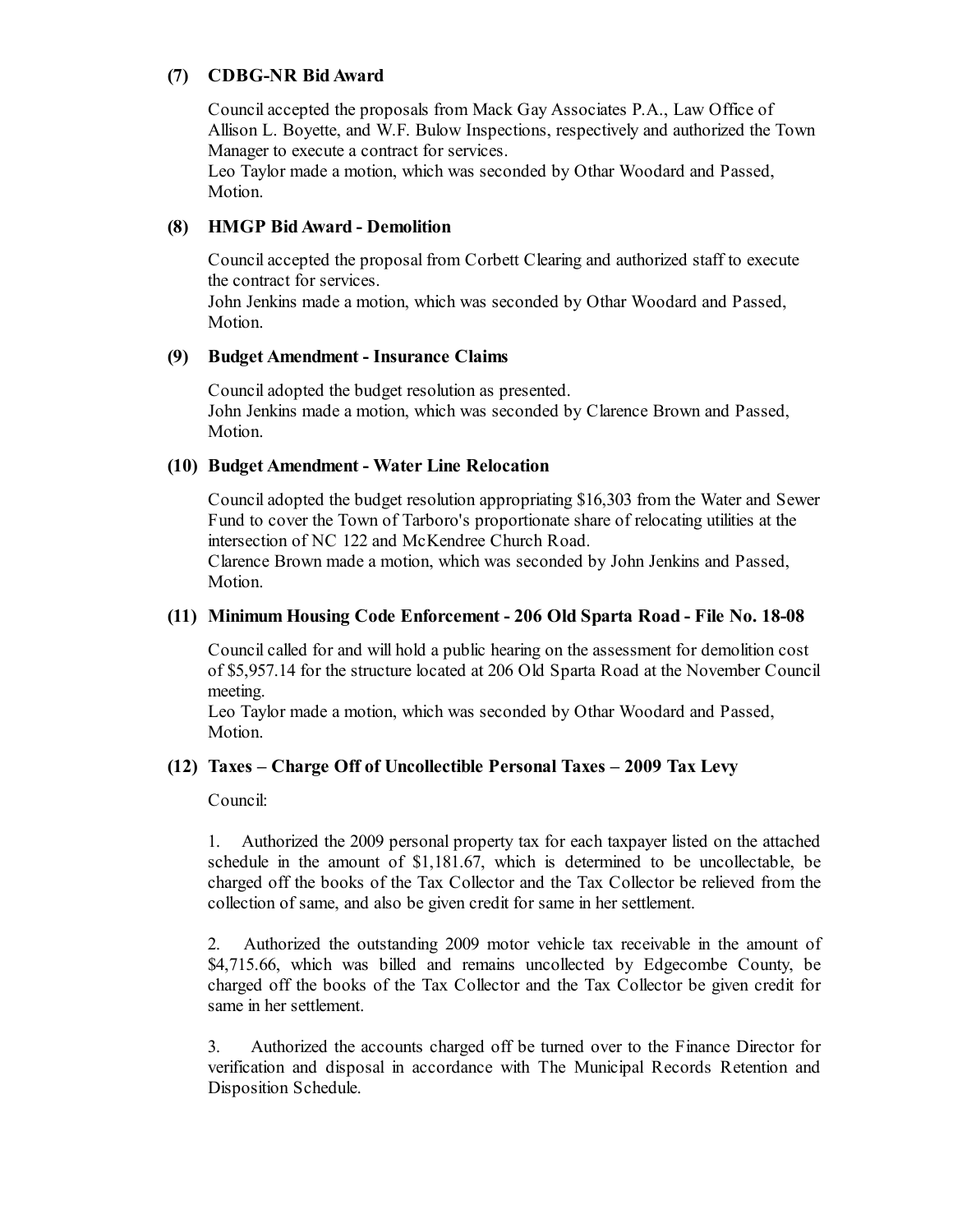Deborah Jordan made a motion, which was seconded by Othar Woodard and Passed, Motion.

#### **(13) Appointment - Edgecombe County Tourism**

Council re-appointed June Leland and Rosena Ricks to fill two of the three expired terms.

Raj Patel will be voted on after he submits an application.

Othar Woodard made a motion, which was seconded by Leo Taylor and Passed, Motion.

#### **(14) Appointment – Tarboro Main Street Façade Committee**

Council re-appointed Sylvia Nash, William Broadwater and Maggie Gregg to fill expired terms.

John Jenkins made a motion, which was seconded by Othar Woodard and Passed, Motion.

#### **(15) Appointment - Redevelopment Commission**

Council appointed Annie Hinton and Jarvis Pettaway to fill expired terms.

#### **(16) Appointment - Tarboro-Edgecombe Airport Authority**

Councilappointed Scott Fisher to fillan expired term. Garland Shepheard made a motion, which was seconded by Othar Woodard and Passed, Motion.

#### **(17) Appointment - Historic District Commission**

Councilappointed John Walker to fill the vacancy. Leo Taylor made a motion, which was seconded by Garland Shepheard and Passed, Motion.

# **9. OTHER REPORTS**

#### A. Town Manager

Troy Lewis reminded Council of some upcoming events: The Wall That Heals, Hometown Homecoming and the Winter World Series Baseball Tournament.

(1) Reschedule November Town Council Meeting

The November Council meeting has been rescheduled for Tuesday, November 12, 2019 at 7:00 pm. Leo Taylor made a motion, which was seconded by Othar Woodard and Passed, Motion.

B. Town Attorney

Chad Hinton remined Council that he was still working on the Joint Use Agreement with Edgecombe County Public Schools.

C. Council Members